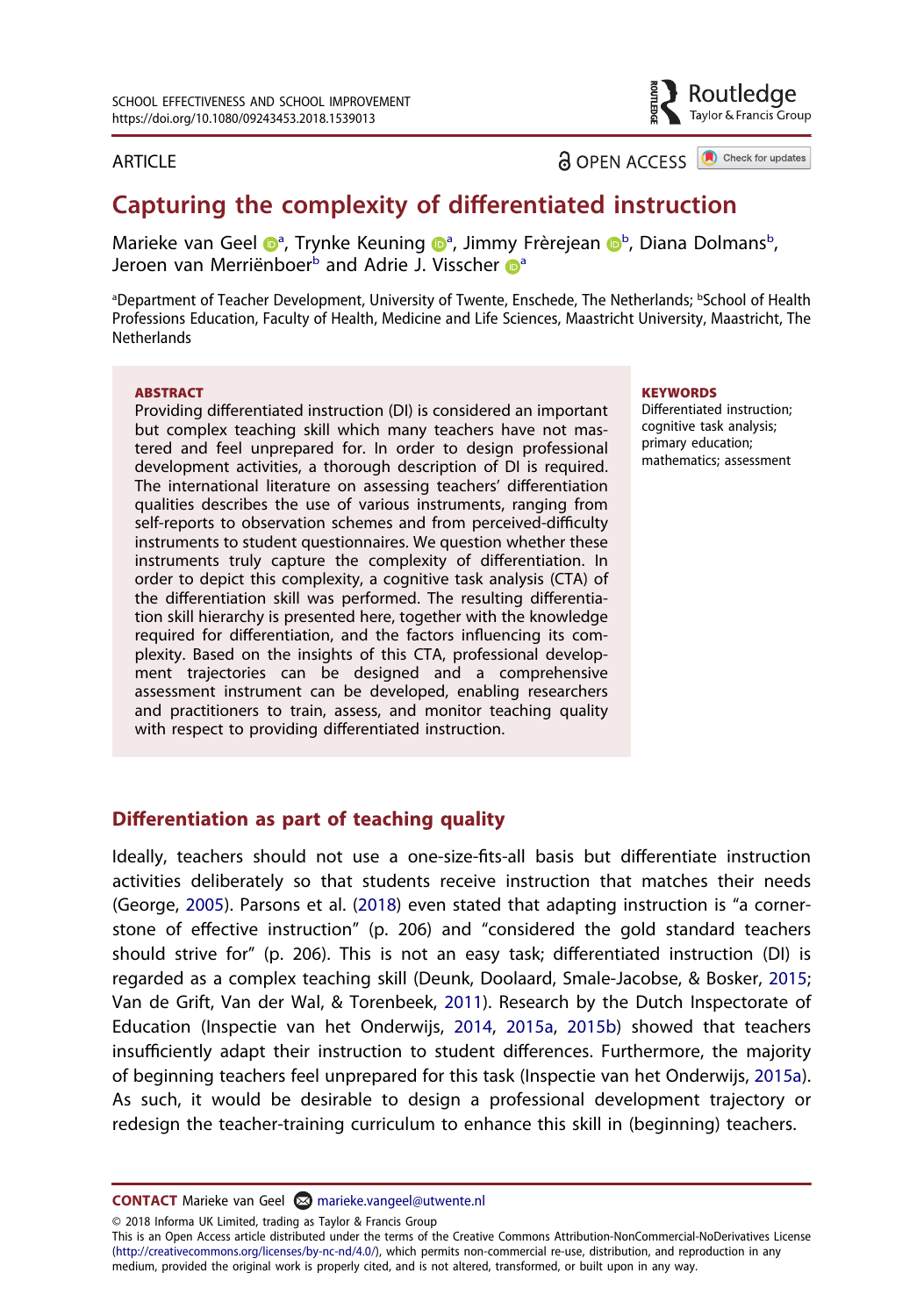<span id="page-1-8"></span><span id="page-1-0"></span>To enable the design of such an intervention, a clear definition of "quality" differentiated instruction is required. Tomlinson and Imbeau [\(2010\)](#page-16-2) have stated that "the core of the classroom practice of differentiation is the modification of four curriculum-related elements – content, process, product, and affect – which are based on three categories of student needs and variances – readiness, interest, and learning profile" (p. 15). Bosker [\(2005](#page-15-5)) adopted a broader approach, defining differentiation as adapting "aspects" of education (such as student grouping, learning goals, teaching time, or instructional strategy) to "differences" between students (primarily regarding performance and readiness, but also, for example, regarding intelligence, personality, or motivation). Roy, Guay, and Valois [\(2013](#page-16-3)) described differentiated instruction as "an approach by which teaching is varied and adapted to match students' abilities using systematic procedures for academic progress monitoring and data-based decision-making" (p. 1187).

<span id="page-1-5"></span>Each of these definitions stresses the adaptation of aspects of instruction to differences between students. However, it remains uncertain what "high-quality" adaptations are, how this is enacted in classrooms, and what is required from teachers (Deunk et al., [2015;](#page-15-1) Park & Datnow, [2017\)](#page-16-4). To obtain insights into the practice and quality of differentiated instruction and to determine how providing DI could be trained and assessed in practice, the literature has been reviewed for instruments that researchers have used to measure the quality or degree of differentiation, as the construction of such instruments requires an explicit operationalization of teacher behavior.

### How differentiation is measured

<span id="page-1-11"></span><span id="page-1-10"></span><span id="page-1-9"></span><span id="page-1-7"></span><span id="page-1-6"></span><span id="page-1-4"></span><span id="page-1-3"></span><span id="page-1-2"></span><span id="page-1-1"></span>We searched for a variety of studies that report the use of an instrument for assessing differentiated instruction, via Scopus, ERIC, and Google Scholar, but do not claim to present an exhaustive inventory of such instruments here. In the retrieved studies, we mainly found instruments based on self-report regarding DI practice (Coubergs, Struyven, Vanthournout, & Engels, [2017;](#page-15-6) Prast, Van de Weijer-Bergsma, Kroesbergen, & Van Luit, [2015;](#page-16-5) Roy et al., [2013\)](#page-16-3) and instruments for measuring the perceived difficulty of DI strategies (Gaitas & Alves Martins, [2017\)](#page-15-7), teachers' attitudes towards DI (Coubergs et al., [2017\)](#page-15-6), and teacher self-efficacy regarding DI (Prast et al., [2015](#page-16-5); Wan, [2016\)](#page-16-6). Furthermore, several lesson observation schemes aimed at assessing whether a teacher applies specific differentiation strategies were reviewed (Tomlinson, Brimijoin, & Narvaez, [2008;](#page-16-7) Van de Grift et al., [2011;](#page-16-1) Van Tassel-Baska, Quek, & Feng, [2006\)](#page-16-8). Also, two student questionnaires were included. The first questionnaire was designed by Nelson, Ysseldyke, and Christ ([2015](#page-16-9)), which included five items on differentiated instruction and the second by Chamberlin and Powers ([2010](#page-15-8)), containing 14 items that were used to measure perceived differentiation in college mathematics. The final instrument in our selection was the Adaptive Planning and the Adaptive Implementation Competency test, in which teachers were asked to respond to a vignette and to a video (Vogt & Rogalla, [2009\)](#page-16-10). The scores on these tests were determined on several DI dimensions. However, specific indicators used to compute these scores were lacking, so in our overview we included the more general DI dimensions Vogt and Rogalla [\(2009\)](#page-16-10) provided.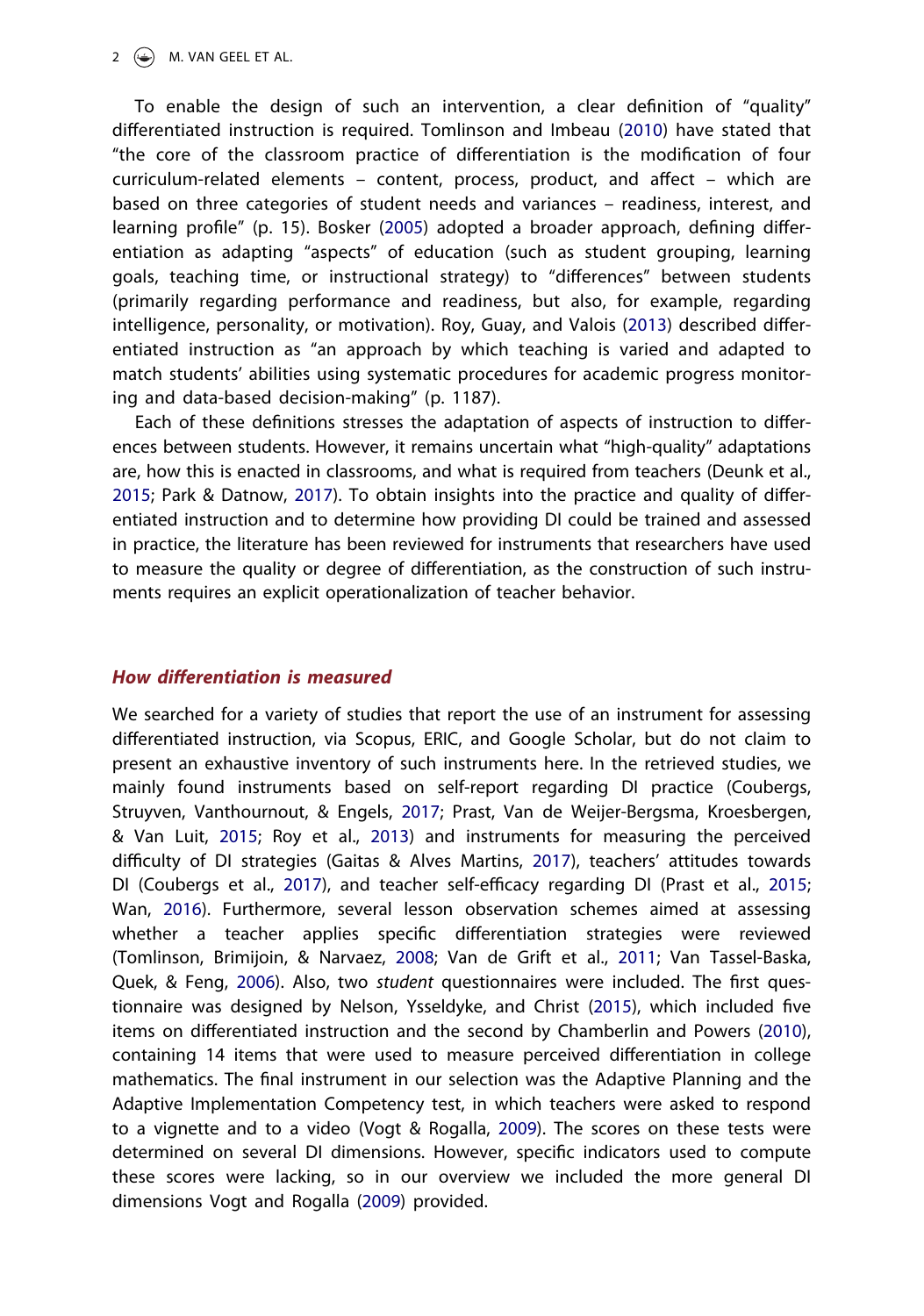## Scales and factors

In order to obtain a clear picture of the concepts researchers focus on when measuring differentiation, we first studied the scales and factors (either predetermined subscales or factors based on factor analysis) as presented in the different studies. We grouped these scales and factors into six overarching categories. Three of these categories concern differentiation prior to instruction. The first is referred to as curriculum: to enable differentiation, teachers should be subject-matter experts with sufficient pedagogical content knowledge, and they should be able to plan a sequence of learning tasks. Furthermore, teachers are expected to identify instructional needs by means of analyzing assessment data and evaluating student progress, and set challenging goals based on the curriculum and students' needs. During the lesson, teachers should monitor and diagnose student progress, and adapt instruction and activities accordingly. The sixth and final category consists mainly of *general teaching quality dimensions* such as creating a safe classroom climate and teaching relatively specific student skills such as criticalthinking or research strategies.

A more detailed analysis of the distribution of items across these scales and factors showed that adapting instruction proved to be the major focus of the instruments we studied involving 124 out of 294 items. Within these items, we noticed several recurring themes. In order to gain more insight into how these instruments aim to measure adapting instruction, we manually coded each item according to the content that it suggests should be adapted. The resulting codes were grouping, materials, assignments and tasks, pace and provided learning time, questions, classroom activities, and instruction. In [Table 1](#page-3-0), an overview of these categories and some examples from different instruments are presented.

Reviewing literature on differentiation instruments revealed that they primarily focus on the adjustments that can be made in the classroom. However, the question remains as to whether the use of these instruments really provides insight into the nature of differentiation. As Deunk et al. ([2015](#page-15-1)) stated: "the key of successful differentiation may not merely be placing students in groups but actually adapting the teaching to the needs of different ability groups" (p. 49). We argue that this statement holds for all aspects in which teachers can adapt instruction; the match between students' needs and the adaptation is crucial to the real quality of the adaptation. However, items assessing this match explicitly are lacking. Although items such as "Attended appropriately to students who struggle with learning" in Tomlinson et al.'s [\(2008\)](#page-16-7) observation scheme or "I adapt the level of abstraction of instruction to the needs of the students" from the self-assessment instrument by Prast et al. ([2015](#page-16-5)) appear to relate to this match, it is unclear how the observer or teacher would be able to indicate the appropriateness of the adaptation(s).

<span id="page-2-0"></span>Corno [\(2008\)](#page-15-9) stated that "researchers need to know more about the actual practice of adaptive teaching" (p. 161) as a basis for teacher professionalization. In accordance with Deunk et al. ([2015](#page-15-1)) and Corno [\(2008\)](#page-15-9), we can conclude that the operationalizations of differentiation in previous studies, although informative, do not provide much insight into the acting and reasoning of teachers who differentiate instruction well. Such insight is required to measure differentiation as an aspect of teaching quality. In other words, we need to know what quality differentiation looks like as a basis for improving and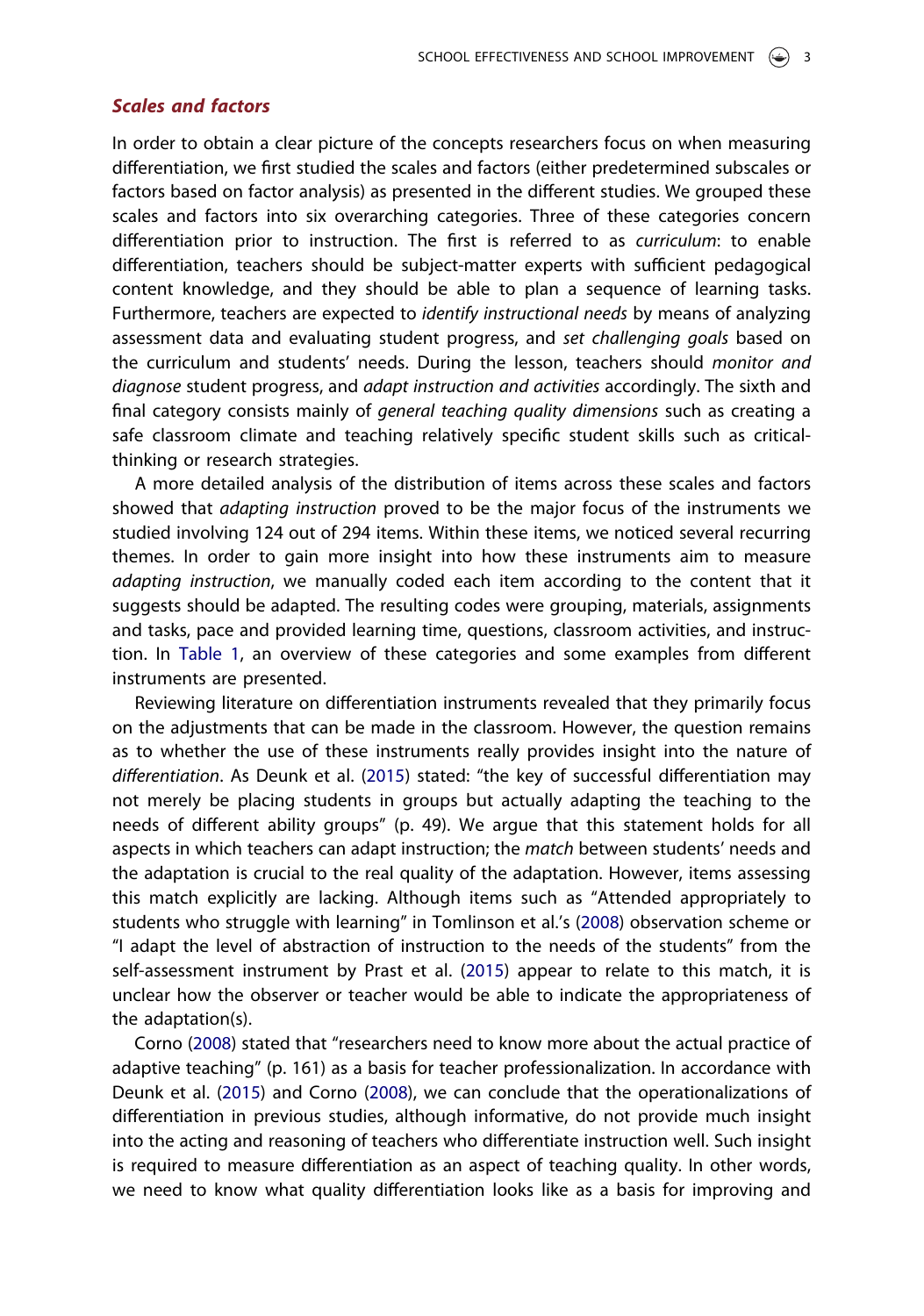## $4 \quad (*)$  M. VAN GEEL ET AL.

|                             | <b>Type</b>                                    | Item                                                                                                                                                                                                            | Source                                 |
|-----------------------------|------------------------------------------------|-----------------------------------------------------------------------------------------------------------------------------------------------------------------------------------------------------------------|----------------------------------------|
| Grouping                    | Self-reported practice                         | Flexible grouping is used (e.g.,<br>heterogeneous, homogeneous, cross-<br>age, between-class, within-class)                                                                                                     | (Rock, Gregg, Ellis, & Gable,<br>2008) |
|                             | Observation scheme                             | Varied student groupings: individuals,<br>pairs, small groups                                                                                                                                                   | (Tomlinson et al., 2008)               |
| <b>Materials</b>            | Perceived difficulty                           | How difficult is: using different materials<br>for struggling learners                                                                                                                                          | (Gaitas & Alves Martins,<br>2017)      |
|                             | Student questionnaire                          | My teacher helps me with materials that (Nelson et al., 2015)<br>are on my level.                                                                                                                               |                                        |
| Tasks and<br>Assignments    | Observation scheme                             | The teacher adapts the assignments and<br>processes to the relevant differences<br>between students                                                                                                             | (Van de Grift et al., 2011)            |
|                             | Self-reported practice                         | During my lessons, different students<br>work on different tasks with a<br>different level of difficulty                                                                                                        | (Coubergs et al., 2017)                |
| Pace and Time               | Self-reported practice                         | I adapt the pace of instruction to the<br>needs of the students                                                                                                                                                 | (Prast et al., 2015)                   |
|                             | Student questionnaire                          | Class time is used flexibly according to<br>students' needs - Class time is<br>inflexible                                                                                                                       | (Chamberlin & Powers, 2010)            |
| Questions                   | Student teacher beliefs<br>upon DI             | By posing different questions, I can test (Wan, 2016)<br>understanding at various levels                                                                                                                        |                                        |
|                             | Self-reported practice                         | Questioning is planned strategically and (Rock et al., 2008)<br>adjusted spontaneously                                                                                                                          |                                        |
| <b>Activities</b>           | Perceived difficulty                           | How difficult is: adapting classroom<br>activities based on students' interests                                                                                                                                 | (Gaitas & Alves Martins,<br>2017)      |
|                             | Self-reported practice                         | I adjust different types of practice to the<br>needs of the students in the<br>classroom (e.g., having a specific child<br>complete exercises on the computer<br>because this child learns more in this<br>way) | (Prast et al., 2015)                   |
| Explanation/<br>instruction | Obervation scheme<br>(rating<br>effectiveness) | Teacher accommodated individual or<br>subgroup differences                                                                                                                                                      | (Van Tassel-Baska et al.,<br>2006)     |
|                             | Self-reported practice                         | I regularly provide high-achieving<br>students with additional instruction<br>or guidance at their level, in a group,<br>or individually                                                                        | (Prast et al., 2015)                   |

## <span id="page-3-0"></span>Table 1. Example items per category within "adapting instruction" scales.

<span id="page-3-2"></span>assessing the quality of differentiation. Our aim is to gain more insight into how primary school teachers, considered differentiation experts, adapt math instruction to differences between students. Our empirical study is guided by the following research questions: (1) Which constituent skills are required for differentiated instruction? (2) What kind of knowledge is required for differentiated instruction? (3) Which factors contribute to the complexity of differentiated instruction?

In order to answer these questions, a cognitive task analysis (CTA) was performed. The CTA focused on the actions and reasoning of teachers exposed to real-life classroom situations requiring instructional differentiation.

## Method

## Cognitive task analysis

<span id="page-3-1"></span>Cognitive task analysis is a technique used to identify, analyze, and structure the skills and knowledge used by experts during the performance of a complex task (Clark, [2014](#page-15-10)).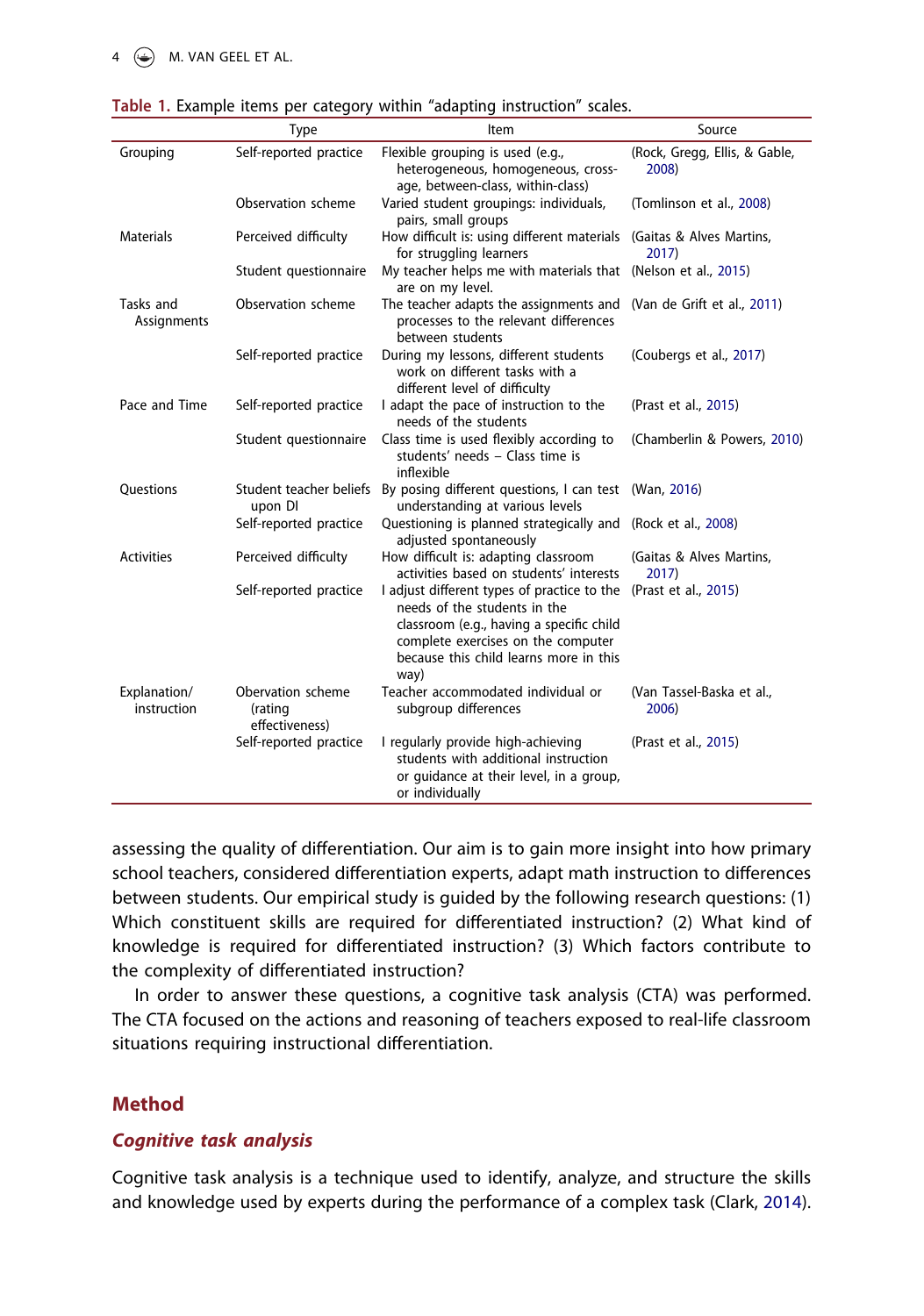<span id="page-4-2"></span>This method is suitable for obtaining insight into the actions and reasoning of teachers when performing the complex task of differentiation. CTAs are conducted in many other fields, for example, to collect input for designing computer systems, developing training programs, or developing assessment instruments (Schraagen, Chipman, & Shalin, [2000](#page-16-12)). Although numerous CTAs have been conducted in a variety of contexts within different domains (Clark, Feldon, Van Merriënboer, Yates, & Early, [2008\)](#page-15-11), a CTA of teacher behavior in primary education, as far as we know, is novel.

<span id="page-4-3"></span>A CTA leads to an integrative, coherent description of the prerequisites for performing professional tasks adequately (Van Merriënboer, [2010\)](#page-16-13). We decided to follow the five-steps CTA process, which is dominant in most of the CTA methods and identified by Clark et al. [\(2008\)](#page-15-11). The focus here was on how differentiation was performed in practice. The following steps were performed: (1) collect preliminary knowledge, (2) identify knowledge representations, (3) apply focused knowledge elicitation methods, (4) analyze and verify data acquired, (5) format the results for the intended application.

#### Procedure

<span id="page-4-4"></span>[Table 2](#page-4-0) presents how the steps described by Clark et al. [\(2008](#page-15-11)) have been conducted in the present study. Step 1, collecting preliminary knowledge required for conducting the CTA, encompassed a literature study on differentiation, and focused on inventorying real-life situations and tasks requiring teacher differentiation skills through classroom observation and interviews. In Step 2, identifying knowledge representations, the format in which knowledge (as collected in Steps 3 and 4) will be represented is determined. For that purpose, the present study followed the 4C/ID (four components instructional design) model by Van Merriënboer and Kirschner ([2018](#page-16-14)). The representations refer to (a) a skill hierarchy in which all constituent skills and their mutual relationships are described, (b) an overview of the associated knowledge enabling teachers to execute these skills (cognitive strategies, mental models, and cognitive rules), and (c) factors related to complexity that are used to sequence differentiation tasks based on their complexity. For Step 3, applying elicitation methods, observations of lessons by expert teachers were used, followed by semistructured interviews with these teachers (stimulated recall), and combined with information from a joint expert meeting with them. The

<span id="page-4-0"></span>

|  |  |  | Table 2. CTA steps. |
|--|--|--|---------------------|
|--|--|--|---------------------|

<span id="page-4-1"></span>

| Steps according to Clark et al. (2008)                 | In current study                                                                                         |  |  |
|--------------------------------------------------------|----------------------------------------------------------------------------------------------------------|--|--|
| Step 1: Collect preliminary knowledge                  | Literature study                                                                                         |  |  |
|                                                        | Classroom observations to identify real-life tasks and situations that<br>require differentiation skills |  |  |
| Step 2: Identify knowledge                             | Based on 4C/ID                                                                                           |  |  |
| representations                                        | Skill hierarchy                                                                                          |  |  |
|                                                        | Required knowledge                                                                                       |  |  |
|                                                        | Complexity factors                                                                                       |  |  |
| Step 3: Apply focused knowledge<br>elicitation methods | Semistructured interviews based on classroom observations in Step 1<br>(stimulated recall)               |  |  |
|                                                        | Expert meeting with teachers                                                                             |  |  |
| Step 4: Analyze and verify data acquired               | Iterative qualitative analysis of data from observations, interviews, expert<br>meeting with teachers    |  |  |
|                                                        | Expert meeting with subject-matter experts                                                               |  |  |
| Step 5: Format results for intended<br>application     | At a later stage, the results will be used to design a teacher training<br>program                       |  |  |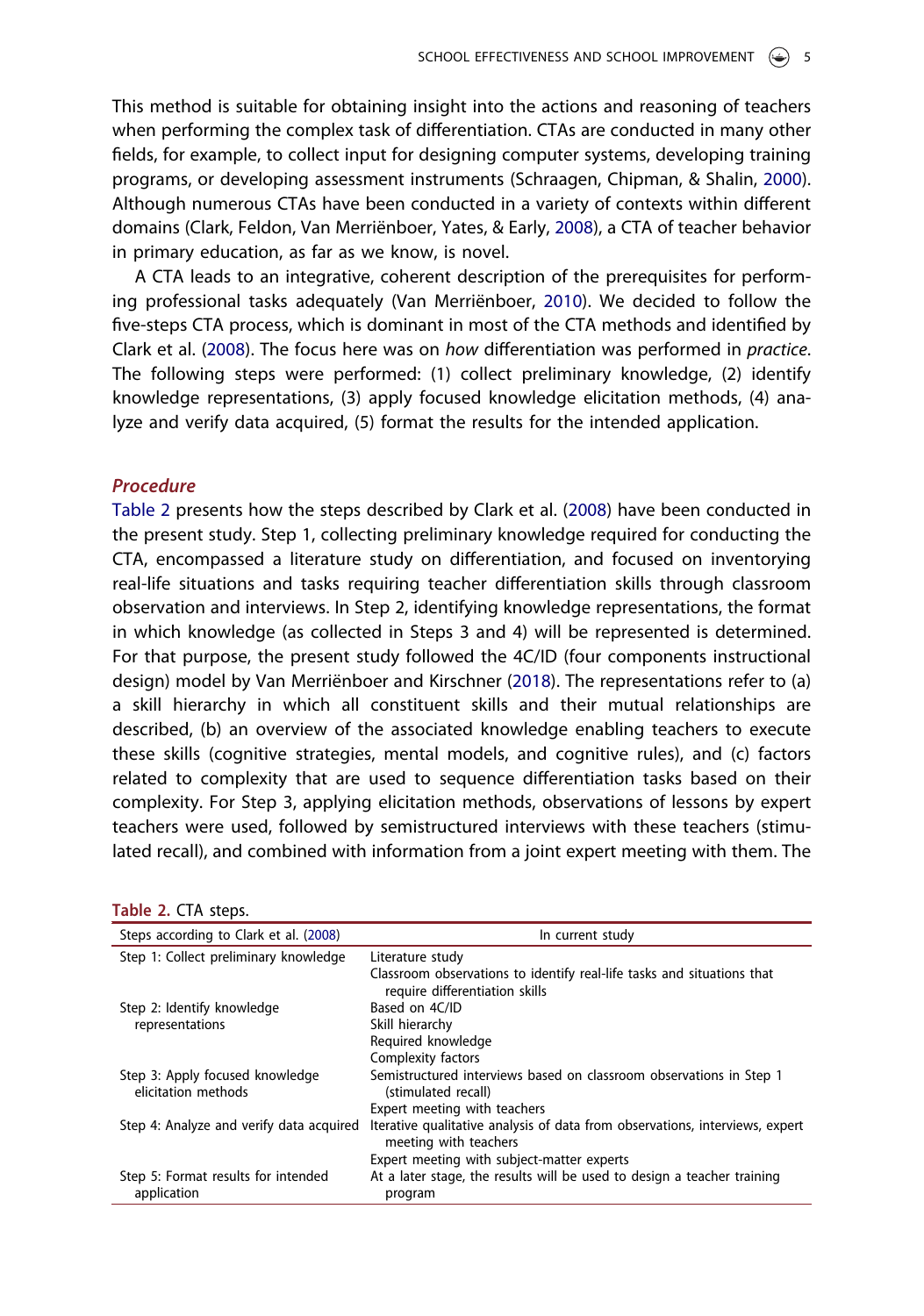$6 \quad \circledast$  M. VAN GEEL ET AL.

classroom observations and individual interviews at this step are the same as those in Step 1. Therefore, in practice, Steps 1 and 3 were partially performed simultaneously. For Step 4, analyzing and verifying the data acquired, we analyzed the data collected in Step 3 and subsequently verified this information in an expert meeting with other (subjectmatter) experts. Step 5, finally, did not play a role yet. This step refers to using all the information collected for designing a training program for teachers.

<span id="page-5-2"></span>The description of the constituent skills and their relations were, as decided upon in Step 2, represented in a skill hierarchy with "differentiation" on top. The relatively more specific constituent skills at lower levels enable the learning and performing of skills higher up in the hierarchy. For each identified constituent skill, the question is always which skills are necessary for performing that particular skill (Van Merriënboer & Tijam, [2013\)](#page-16-15). Moreover, the required constituent knowledge was identified, as well as the factors contributing to the complexity of executing the task.

#### Expert teachers and subject-matter experts

Two groups of experts were consulted to obtain a comprehensive image of the complex differentiation task. First, nine primary school teachers, considered to be differentiation experts, were identified through a network of school inspectors, educational consultants, school boards, and teacher training institutes. Criteria for inclusion were that they were teaching in Grades 1 to 6 in regular primary schools (precluding Montessori, Jenaplan, and Dalton schools) in which regular mathematics textbooks were used. Characteristics of these teachers are presented in [Table 3.](#page-5-0) As is for the majority of primary school teachers in The Netherlands, these expert teachers taught mathematics based on instructional plans in which they describe the instructional approach they planned to follow for several ability groups (Inspectie van het Onderwijs, [2010](#page-15-12)).

<span id="page-5-1"></span>In addition to the expert teachers, 10 subject-matter experts were selected from the networks of the authors. The aim was to compose a group of experts with varying perspectives on differentiation. This group of subject-matter experts included three school inspectors, four educational consultants, one teacher trainer, and two researchers. The expert group consisted of experts on the pedagogy of mathematics (educational consultants and researchers), professionals who provide training courses in differentiated instruction (teacher trainers and educational consultants), experts who study differentiation (researchers), and those who evaluate differentiation (school inspectors).

| Teacher <sup>a</sup> |        |    | Gender Age Years of experience |       | Grade Number of students Fulltime Selected via |     |                           |
|----------------------|--------|----|--------------------------------|-------|------------------------------------------------|-----|---------------------------|
| Willem               | Male   | 34 | 10                             | 5/6   | 22                                             | No  | School board              |
| Harm                 | Male   | 36 | 9                              | 4     | 24                                             | No  | Educational consultant    |
| Karin                | Female | 28 | 6                              | 6     | 28                                             | Yes | Inspectorate of education |
| Manon <sup>b</sup>   | Female | 28 | 6                              |       | 17                                             | Yes | Educational consultant    |
| Mette                | Female | 24 |                                |       | 25                                             | Yes | Teacher trainer           |
| Saskia               | Female | 25 | 4                              | 1/2/3 | 12                                             | No  | School board              |
| Heleen               | Female | 52 | 33                             |       | 16                                             | No  | Inspectorate of education |
| Evert <sup>b</sup>   | Male   | 30 |                                | 6     | 19                                             | Yes | Researcher                |
| Janneke <sup>c</sup> | Female | 34 | q                              | 5/6   | 27                                             | Yes | Educational consultant    |

<span id="page-5-0"></span>Table 3. Characteristics of expert teachers at the time of the classroom observation.

<sup>a</sup>Names are pseudonyms.

<sup>b</sup>Observed, but not present at the expert meeting.

Present at the expert meeting, but not observed.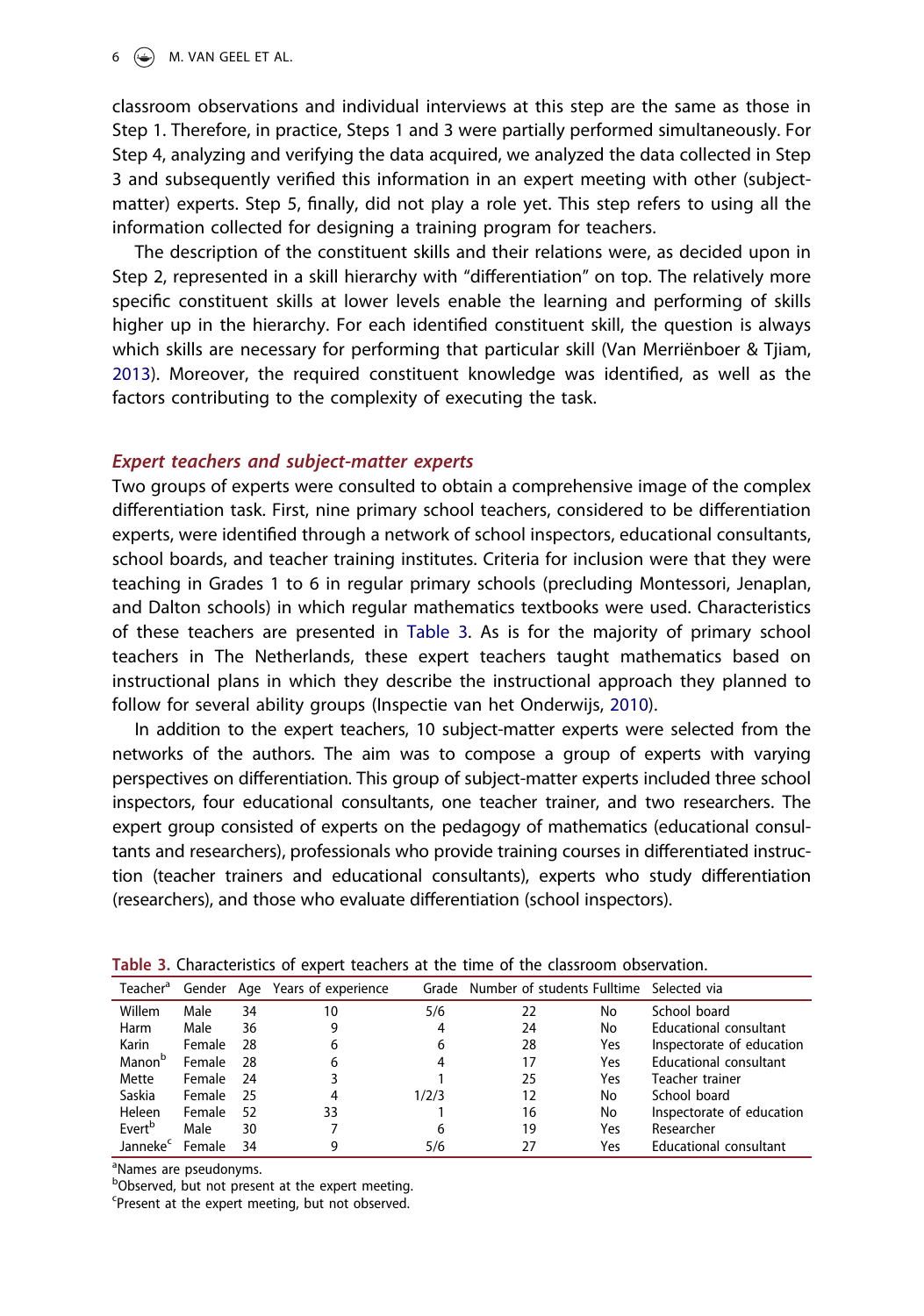#### Data collection

As is shown in [Table 2](#page-4-0), the first step involved collecting preliminary knowledge required for conducting the CTA and making an inventory of real-life tasks and classroom situations that require differentiation skills. This was done through classroom observation during mathematics lessons, followed by semistructured interviews (Step 3 according to Clark et al., [2008\)](#page-15-11), and, after all observations and interviews had been conducted, a joint expert meeting was held with these teachers (Step 4 according to Clark et al., [2008\)](#page-15-11). Next, the subject-matter experts were consulted with the goal of verifying and expanding the data collected from teachers (Step 4 according to Clark et al., [2008\)](#page-15-11). Data collection and analysis were conducted iteratively in which each stage of data collection was followed by a (short) analysis providing input for the next stage. After this trajectory, a comprehensive analysis was conducted, leading to the results presented in this paper.

#### Classroom observations and interviews

During the first step of the CTA, two subsequent mathematics lessons of eight teachers were videotaped. This allowed us to obtain more insight into their differentiation approaches and strategies, their reasoning, and the constituent skills required for differentiating. By means of stimulated recall, a retrospective approach that can be used for clarifying decision-making processes (Vallacher & Wegner, [1987\)](#page-16-16), a semistructured interview was conducted after each classroom observation. In these interviews, 3 to 10 lesson fragments were reviewed and discussed. The researcher selected situations that appeared to require teacher differentiation skills. To obtain insight into the teacher activities and considerations, the researcher asked questions such as "What are you doing here? With what goal?"; "What are you doing with the information you obtain from X?"; "X happens, what did you do based on that?" (Vallacher & Wegner, [1987\)](#page-16-16). In order to obtain as much information as possible, the researcher could ask the teacher to elaborate. To acquire a comprehensive conceptualization of differentiation, each teacher was asked a number of more general questions about the classroom composition, the course of events during the lesson in general, lesson preparation, how differences between students were addressed during the lesson, the evaluation of student work, and the complexity of differentiation. All interviews were recorded and transcribed.

## <span id="page-6-0"></span>Expert meeting with teachers

The next CTA stage was an expert meeting involving seven of the nine expert teachers. The first goal of this meeting was to make an inventory of differentiation complexity factors. For this purpose, two groups of teachers described five authentic situations calling for teacher differentiation skills, sequencing them from simple to complex. Based on the sequence, an overview was made of the factors that make differentiation easier or more complex during a plenary discussion.

The second goal of the expert meeting was to identify teachers' activities and decision-making processes during a differentiated mathematics lesson. Systematic approaches and (especially implicit) strategies that teachers apply when they differentiate were gathered by means of an activity in which teachers used post-its to first describe and later sequence their actions during a lesson.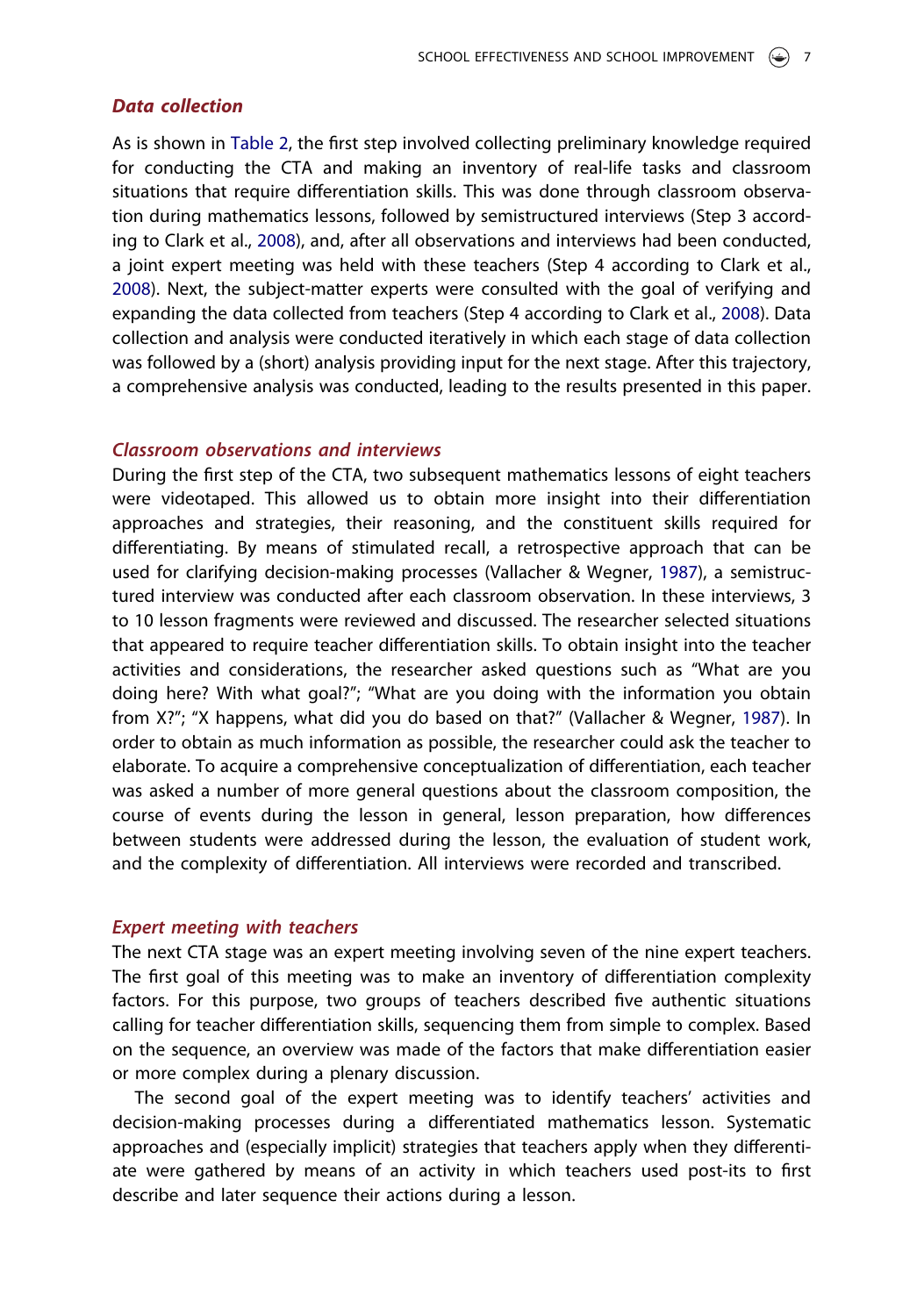8 **M. VAN GEEL ET AL.** 

## Subject-matter expert meeting

The findings from the classroom observations, interviews, and the expert meeting with teachers were presented to 10 subject-matter experts during a second expert meeting. The goal of this meeting was twofold. The first goal was to verify the first version of the skill hierarchy and the complexity factors. The second goal was to gather input for specifying the standards for acceptable performance by prioritizing constituent differentiation skills. This was done by asking all subject-matter experts to identify those constituent skills that, in their opinion, were crucial for teachers to differentiate well. Next, the subject-matter experts formulated performance standards for these crucial constituent skills. During this meeting, other constituent skills were also discussed. The discussions in groups as well as the plenary discussions were audio-taped and transcribed.

## Data analysis

The first two authors of this article analyzed the data in an iterative process, taking place parallel to data collection. After each stage of data collection, data were analyzed and outcomes were used in the subsequent stage of data collection. The researchers started by studying, summarizing, and sorting the information available from interviews and the expert meeting with teachers independently from each other. The classroom observations were used as a basis for the interviews and were therefore not analyzed. The interviews were used for finding general themes and behavioral patterns mentioned by a sample of teachers. This information was extended with the systematic approaches as described by the teachers during the expert meeting. Next, the researchers discussed their findings with each other to reach a consensus about the skill hierarchy and the required teacher knowledge.

Thereafter, the skill hierarchy and the overview of the required knowledge were presented to subject-matter experts in the second expert meeting. The transcribed conversations with subject-matter experts were read and coded by the three researchers. First, the researchers independently indicated which stage of task execution a fragment referred to (preparation of the lesson period, lesson preparation, enactment of the lesson, lesson evaluation). After this, parts of the texts from the transcribed interviews were linked to constituent skills within that stage. In the following step, this information was used to specify the descriptions of the constituent skills within the skill hierarchy. In addition, we studied how the opinions of subject-matter experts differed from teachers' opinions.

<span id="page-7-0"></span>To identify the factors influencing the complexity of differentiation, the list of complexity factors developed during the first expert meeting was used as the starting point. The factors in this list were rather specific, and for this reason were coded axially (Mortelmans, [2007](#page-16-17)). The factors were grouped and reduced to five overarching complexity factors. Factors like "teaching a multigrade class" or "many students with behavioral problems in class", for example, were coded under the overarching complexity factor "group composition". To verify the results, it was assessed whether the factors mentioned by teachers in the general part of the interviews could also be grouped under these overarching factors – this proved to be the case.

Data collection and analyses were carried out systematically, by means of member checking, that is, verifying the findings by presenting them to the participants in the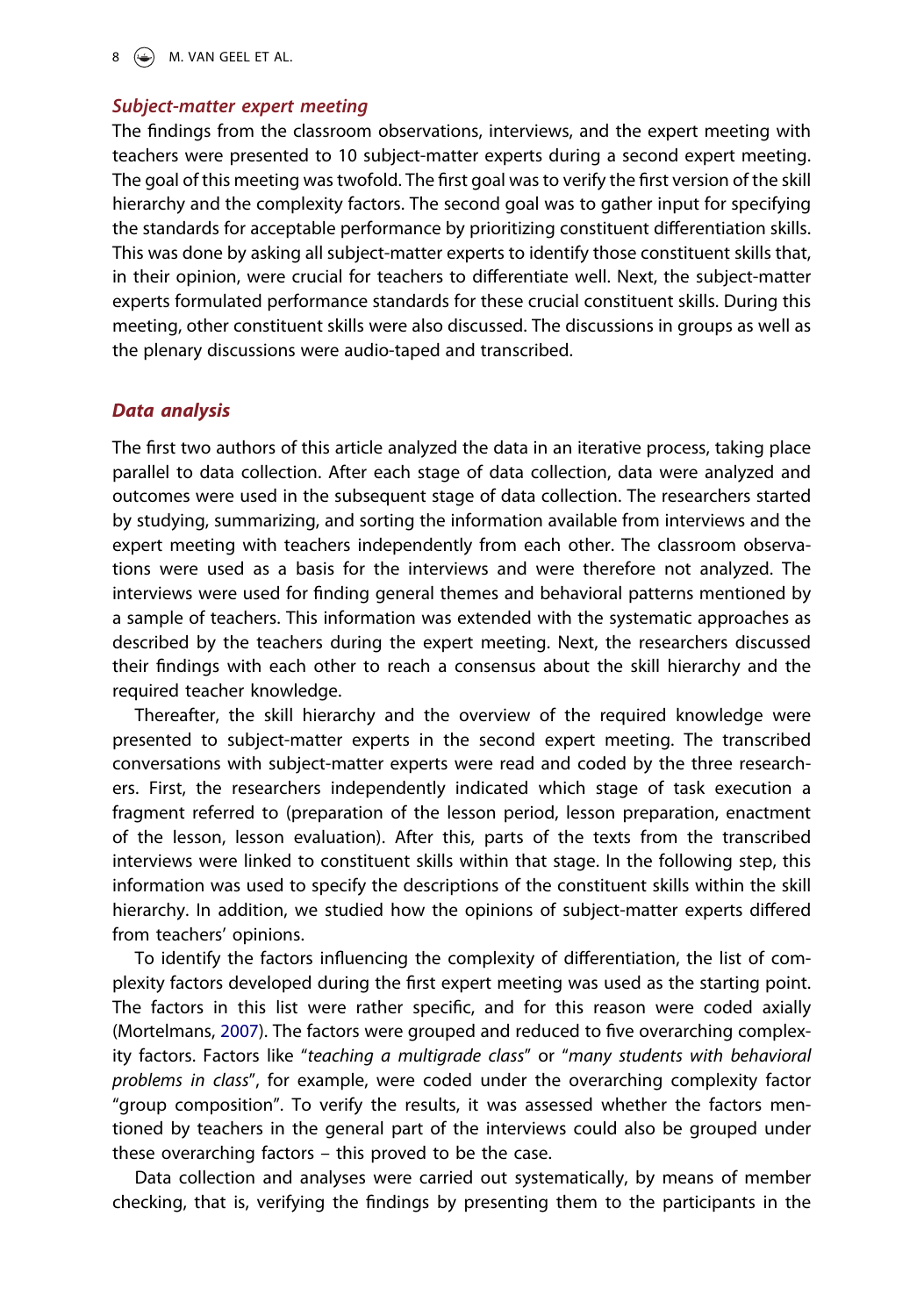<span id="page-8-0"></span>study (Creswell & Miller, [2003;](#page-15-13) Stalmeijer, McNaughton, & Van Mook, [2014\)](#page-16-18). During the expert meetings, it was verified whether the interpretation of the data by the researchers was in line with the interpretations by the teachers and/or subject-matter experts. For example, during the expert meeting with teachers, the researchers summarized and combined insights from the collaborating groups to immediately verify whether the information gathered was interpreted correctly. Furthermore, triangulation was achieved by collecting data in various ways, consulting subject-matter experts from various backgrounds with differing perspectives, and by having the data analyzed by multiple researchers from different backgrounds.

#### Results

## Skills

From the preliminary data exploration of the classroom observations and the interviews, it became clear that differentiation *during* the lesson cannot be isolated from the phases of lesson preparation and evaluation. Four chronological differentiation stages can be distinguished that are closely interrelated: A teacher prepares a lesson (Stage 2) based on the evaluation of the previous lesson (Stage 4) and based on his preparation of the lesson period<sup>[1](#page-14-0)</sup> (Stage 1). This preparation enables the teacher to adequately address the differences between students during the lesson (Stage 3). Within each of these stages, several constituent differentiation skills can be distinguished, as depicted in [Figure 1](#page-9-0). Horizontally adjacent constituent skills have a temporal relationship, implying that they can be performed subsequently, simultaneously, or in a random order. Lower level skills facilitate the learning and performance of the skills higher up in the hierarchy.

For each skill, so-called "performance objectives" were formulated in consultation with external experts. These objectives specified the desired performance, including the integration and coordination of constituent skills. In these objectives, the interrelatedness of all phases and skills became apparent. For example, the performance objective for "provide instruction matching needs" (see [Figure 1](#page-9-0)) is an extensive description: For every instruction activity, the teacher deliberately provides instruction matching the students' level of achievement and instructional needs (the latter as determined when the lesson period and the lesson were designed/prepared). However, the teacher also uses the acquired insights about students' prior knowledge (e.g., during the introduction of the lesson) and the information (s)he continuously acquires by monitoring student progress (e.g., by asking questions and observing student behavior) in order to specifically match instruction with students' estimated levels of achievement, prior knowledge, and/or level of understanding. Instruction is explicitly focused on reaching the (adjusted) lesson goal with the students at whom the instruction is aimed. Furthermore, lesson content, instruction material, and the applied math strategies align with previous instruction and/or school policy. Although the teacher deliberately planned instruction, (s)he stimulates students' selfregulation towards meeting the goals and provides them with options and opportunities to choose from, but redirects when necessary. For measuring this performance indicator, it is suggested to let the teacher explain what (s)he was doing and why, and to check school policy documents or consult the math coordinator to check whether instructional content, material, and strategies align with school policy. Furthermore, students'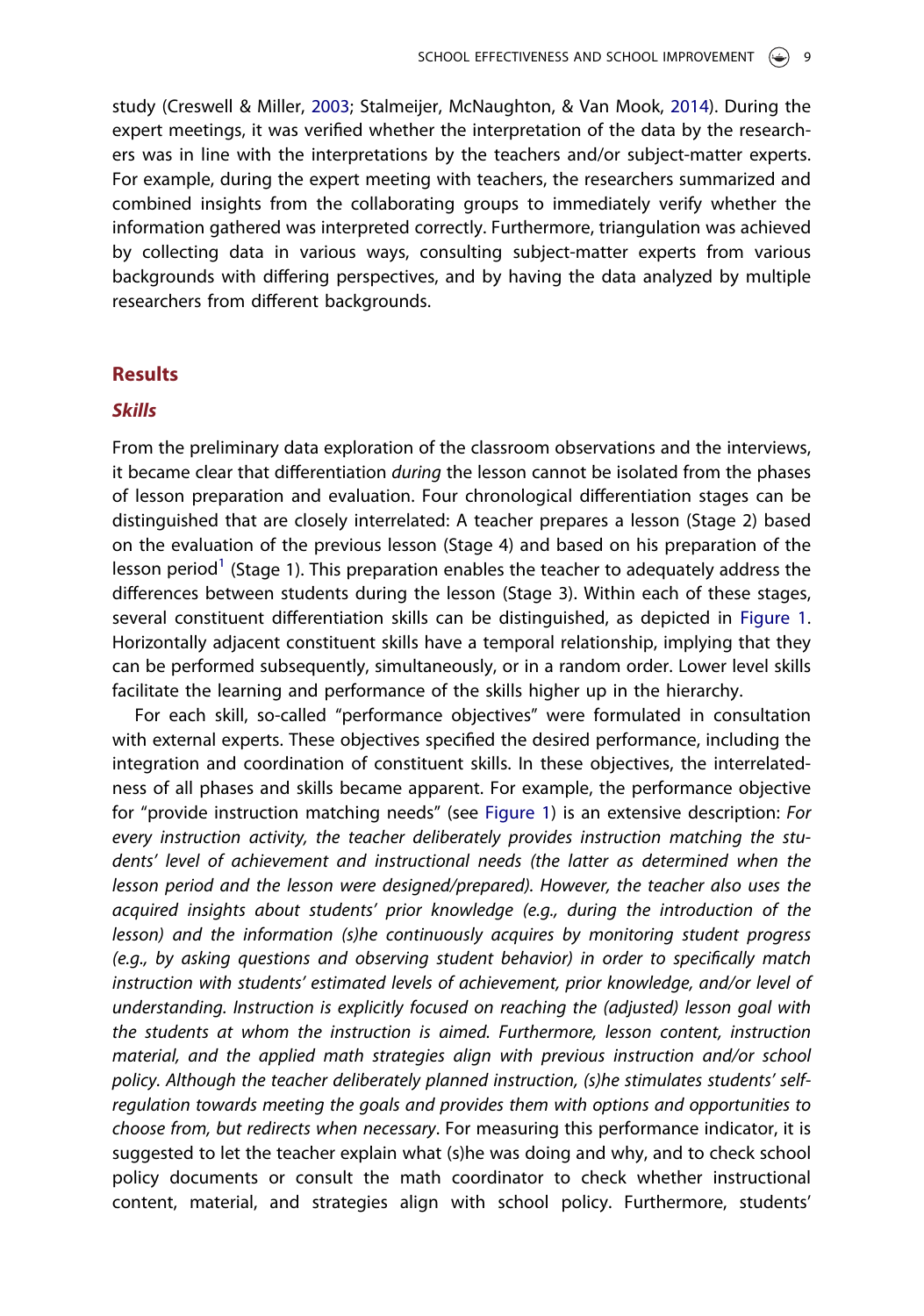10  $\qquad \qquad$  M. VAN GEEL ET AL.



<span id="page-9-0"></span>Figure 1. Differentiation skill hierarchy.

perceptions about the match between the instruction activity and their learning can provide information about the quality of the match, and students can be asked about their perceived self-regulation. A subject-matter expert can indicate whether the selected instruction, content, materials, and strategies are accurate given the teacher's goal in light of the identified student's achievement, progress, and needs.

From the performance objectives, it is clear that there is not one "successful strategy" that can be applied to differentiate properly. The core of differentiation is in teachers' deliberate and adequate choices concerning instructional approaches and materials,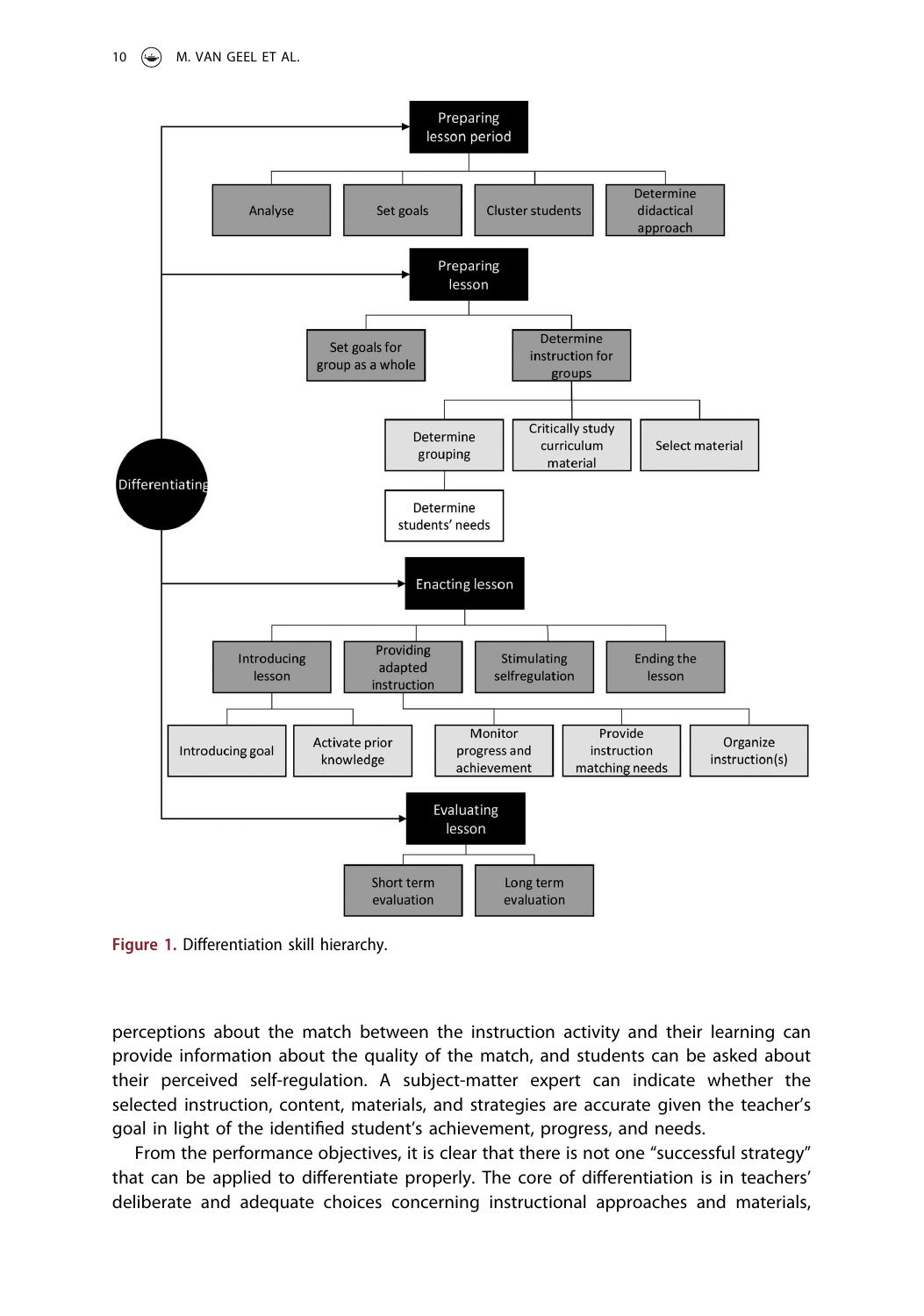based on well-considered goals and thorough analyses of students' achievement, progress, and instructional needs, combined with continuous monitoring during the lesson.

## Knowledge

Aside from differentiation skills, two types of knowledge are essential for being able to differentiate: knowledge about the students and subject-matter knowledge. Such knowledge supports the teacher in the performance of all differentiation constituent skills.

## Knowledge about students

All experts (both teachers and subject-matter experts) stressed the importance of "knowing your students". On the one hand, this is about knowing their levels of achievement: the level at which they are and the problems they encounter when learning math. On the other hand, such knowledge is about knowing the pedagogical needs of the students, their interests, peer relations, how to motivate each of them, and the kind of problemsolving strategies they will understand. Next to analyzing student work, a teacher gains insight into these kinds of instructional needs by observing students during class and by asking them questions. Basic information about students is often represented in an overview that teachers compose at the start of a lesson period.

## Subject-matter knowledge

Knowledge about the subject (mathematics, in our study) was regarded as important during all phases of differentiation: for setting proper goals, for connecting to students' prior knowledge, and for identifying students' zones of proximal development (ZPD) and adjusting instruction to fit this ZPD. Subject-matter knowledge is also essential for making decisions with regard to the use of curriculum materials and additional materials. The subject-matter knowledge base is developed first during formal teacher training and is later developed on the basis of in-service experience.

## Complexity factors

As mentioned previously, differentiating is a complex skill. However, the level of complexity differs across situations. To obtain more insight into the factors contributing to this complexity, we asked expert teachers and subject-matter experts to rank situations requiring some form of differentiation ranging from relatively easy to relatively complex. On the basis of this ranking, we identified the following complexity factors: the content of the lesson (goal and topic), group composition (diversity, number of grades, and students with special education needs), school support (collaboration and facilities), curriculum material (suggestions for remediation and materials), and data regarding student achievement and progress (information richness, availability, and usefulness). In practice, numerous combinations of complexity factors are present. Furthermore, several complexity factors are strongly interrelated. This list of complexity factors provides a basis for developing a professionalization trajectory (which will be done at a later stage in our project).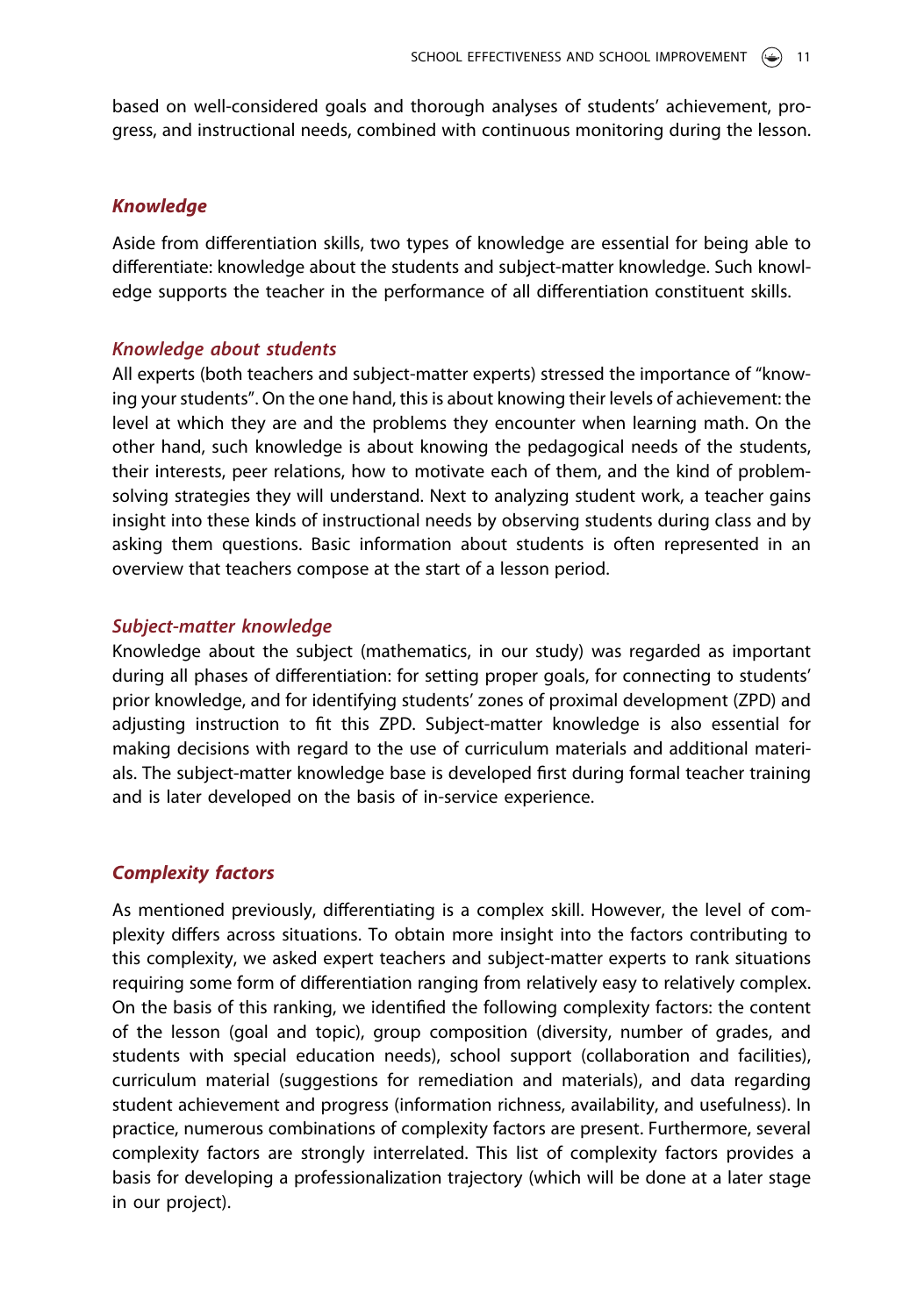12  $\left(\rightarrow\right)$  M. VAN GEEL ET AL.

## Discussion and conclusion

The aim of this study was to gain further insight into how primary school teachers adapt their math instruction to student differences. The cognitive task analysis we performed resulted in a unique overview of constituent skills required for providing differentiated instruction. Furthermore, the essential knowledge and the factors influencing the complexity of differentiation were identified. In the following sections, we discuss the value of these outcomes for both practice and research.

## Value for practice

Differentiation is regarded as a complex teaching task mastered by few teachers (Inspectie van het Onderwijs, [2014,](#page-15-2) [2015a](#page-15-3), [2015b\)](#page-15-4) and which beginning teachers feel unprepared for (Inspectie van het Onderwijs, [2015a](#page-15-3)). Professional development and the redesign of teacher training curricula therefore seems desirable. The outcomes of the CTA can be used to design such a training or inform curriculum adjustments.

We now know the combination of constituent skills that facilitate differentiation as a teaching task and which knowledge is essential for making instructional decisions related to differentiation. The key to successful differentiation is not the application of strategies, but the actual adaptation of teaching to the thoroughly identified needs of all students. "Meeting the needs of all learners" assumes that teachers "have an accurate view of students' levels of understanding, and that they know which instruction and learning activity is appropriate for children at different levels, given the goal they strive for" (Deunk et al., [2015,](#page-15-1) p. 52). This relationship between the goals, students' needs, and the provided instruction is reflected in the skill hierarchy. In this hierarchy, the relationship between the preparation of a lesson period, a lesson, the enactment of a lesson, and the lesson evaluation is essential for differentiating instruction during a lesson. This is in line with the work of Parsons et al. ([2018](#page-16-0)), who found adaptive teaching in all phases of instruction, during planning, in the midst of teaching, and when reflecting on their instruction. Furthermore, the performance indicators showed that effective differentiation is not only complex due to the interrelatedness of these chronological phases, but also because the core of differentiation is in deliberate and accurate choices. These choices must be based on a variety of well-considered goals and the analysis of students' instructional needs, in combination with continuous monitoring of student progress and adapting on the fly.

In order to make these deliberate and accurate choices, two types of knowledge are considered essential: knowledge about the students and subject-matter knowledge. This subject-matter knowledge, as briefly described in the Results section, might be the key to success. After all, teachers need this knowledge across all stages and teachers can probably not make the right decisions when they lack proper knowledge and deep insights on the subject they teach. A more thorough follow-up study into the range, depth, and types of knowledge would be worthwhile. For example, it could be argued that knowledge about effective interventions is important as well.

Furthermore, ensuring a safe learning climate or being able to create an orderly classroom atmosphere can be regarded as prerequisites for providing differentiated instruction (e.g., Van de Grift et al., [2011](#page-16-1)). However, these types of knowledge and skills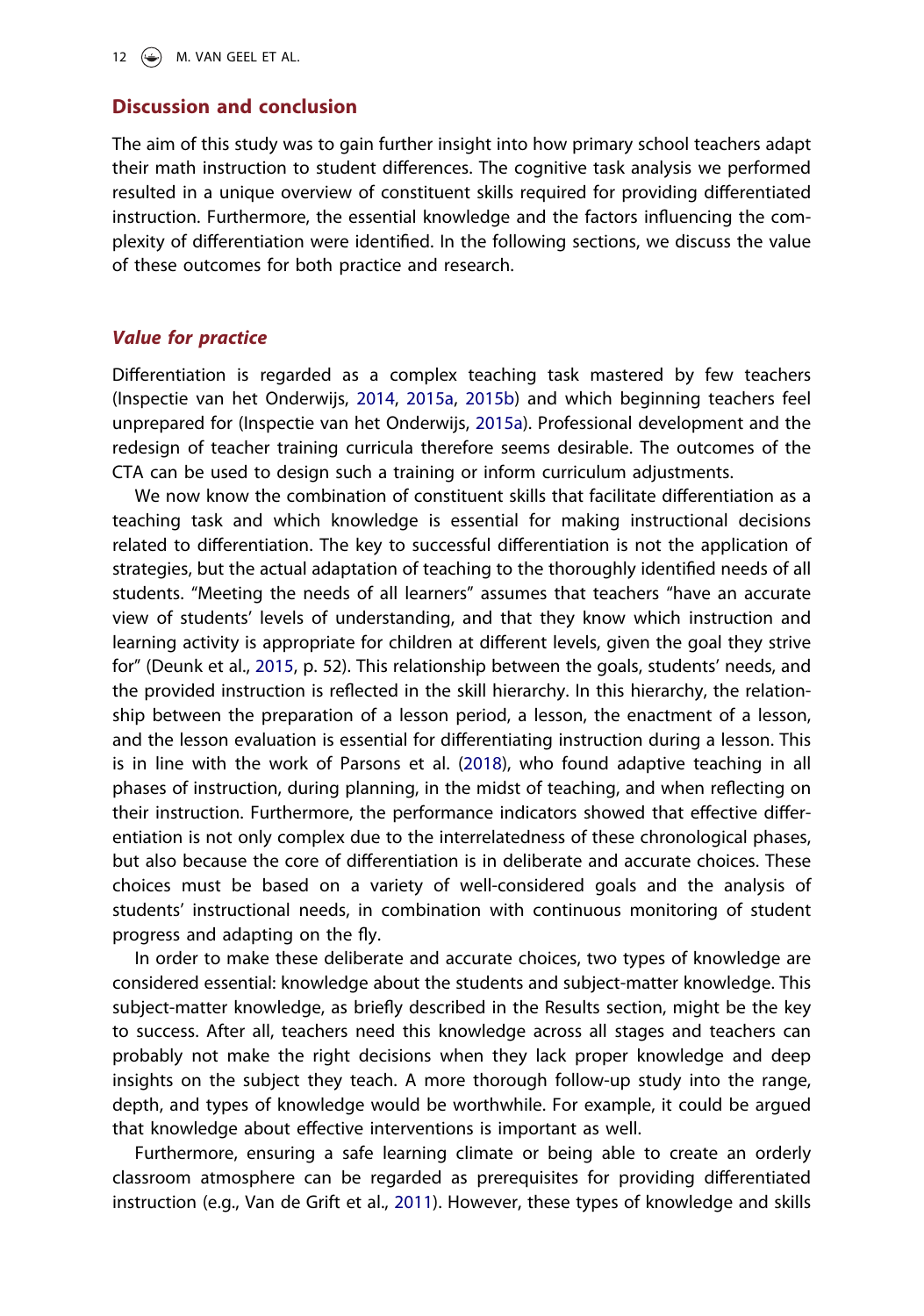were not mentioned by either expert teachers or subject-matter experts and were therefore not included in our skill hierarchy and description of the required knowledge.

The skill hierarchy and required knowledge can be used in the development of a professional development trajectory or the redesign of teacher training curricula. We plan to design such a trajectory based on the 4C/ID model by Van Merriënboer and Kirschner [\(2018\)](#page-16-14), in which the complexity factors can be used to sequence learning tasks. Basic pedagogical skills such as classroom management skills and ensuring a safe climate can be regarded as prerequisites for differentiation. These elements should therefore be included when designing training opportunities, especially for beginning teachers. Furthermore, the relationship between those skills and differentiation could be investigated in more detail.

#### Value for research

Our analysis of various instruments identified six overarching categories of skills. Three of these play a role prior to instruction: mastering the curriculum, identifying instructional needs, and setting challenging goals. Two play a role during instruction: monitoring and diagnosing student progress, and adapting instruction and activities accordingly. The sixth category consists mainly of general teaching dimensions. The reviewed instruments focus on "adapting instruction and activities", and within this category we distinguished the adaptation of the following specific aspects: grouping, materials, assignments and tasks, pace and provided learning time, questions, classroom activities, and instruction. These overarching factors and specific aspects can be recognized in the results of our CTA, both in the skill hierarchy and the description of required knowledge. For example, the constituent skill "determine student needs" is closely related to "identify instructional needs", and "monitor and diagnose student progress" is related to "monitor progress and achievement". The items we reviewed regarding the "curriculum" aspect are related to the constituent skills "critically study curriculum material" and "select material" and to required subject-matter knowledge.

Parsons et al. [\(2018\)](#page-16-0) stated that "researchers need to work on creating measures and presenting evidence that are valid and reliable" (p. 232) to measure adaptive instruction or differentiation. We can conclude that this is not an easy task. We know that the assessment of professional competencies is very complex as a competency comprises the complex integration of knowledge, skills, and attitudes (Baartman, Bastiaens, Kirschner, & Van der Vleuten, [2006\)](#page-15-14). The indicators in the reviewed instruments for measuring DI mainly consist of descriptions of differentiation strategies that may be applied, such as grouping, adapting the pace of instruction, or varying assignments. These instruments cannot be used to assess the actual quality of the applied differentiation strategies. Given the complexity of differentiating in itself and the interrelatedness of a variety of aspects involved in quality differentiation, the question remains whether and, if so, how we can assess this complexity in an efficient manner within the reality of the school context.

<span id="page-12-0"></span>Baartman et al. [\(2006](#page-15-14)) stated that "it seems to be impossible to assess a competency using only one assessment method" (p. 154). Since differentiated instruction requires the adaptation to student differences, the assessor ideally should be able to evaluate whether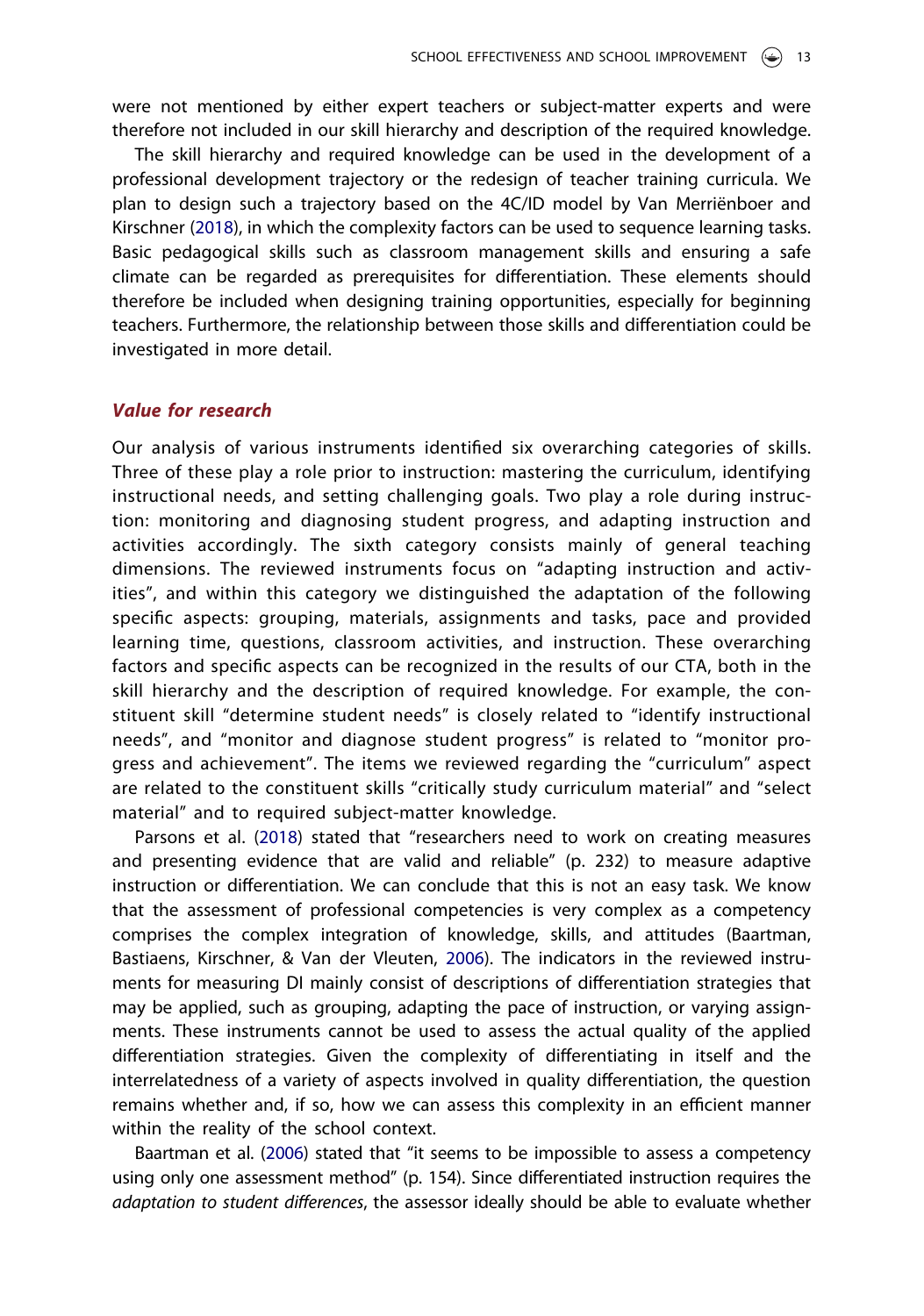14  $\qquad \qquad$  M. VAN GEEL ET AL.

observed adaptations meet the needs of different learners. The evaluation of the relationship between the instruction provided and student characteristics (what they need) is lacking in existing instruments. It is therefore uncertain whether existing instruments fully capture the complexity of differentiated instruction and whether these instruments are suitable for determining a teacher's quality in terms of providing DI. The assessment of differentiation quality seems to require a combination of insights into students' needs as well as a valid picture of the appropriateness of teachers' actions to meet these needs. Furthermore, since teachers' actions should be based on their teaching goals, which may differ across students, these goals should ideally also be taken into account. Finally, the quality of differentiation is highly dependent on the degree to which teachers make deliberate and adequate decisions when attempting to adapt to student needs. Assessing differentiation adequately will therefore require information from multiple sources, as well as much time and effort from skillful assessor(s). For example, document analysis of teachers' lesson period plans and lesson preparations could be used in combination with classroom observations and student perceptions in order to gain insight into the relation between the chronological phases of lessons (from lesson period preparation to lesson preparation and enacting the lesson-tolesson evaluation) and the match between the teachers' choices and their students' needs. Furthermore, in order to determine the deliberateness of the choices, teachers could be interviewed and a subject-matter expert could judge whether these choices are accurate given the achievement, progress, and instructional needs of the students. Depending on the goal of the assessment, feedback based on the insights from these different sources and assessors can be shared with the teacher.

<span id="page-13-0"></span>Van der Vleuten ([2016](#page-16-19)) states: "any single assessment method can never be perfect on all criteria and in reality assessment always involves a compromise" (p. 885). This compromise is needed since an assessment such as the one described here would be unfeasible in terms of the required effort and costs. We therefore suggest the programmatic assessment approach (Van der Vleuten et al., [2012](#page-16-20)), which implies that expert judgement plays an important role and that multiple (low-stake) assessments can be aggregated to come to an overall decision.

<span id="page-13-1"></span>By means of the CTA we performed, we gained valuable insights into the complexity of differentiation, and the differentiation performance objectives now provide a basis for a framework for developing assessment instruments to capture this complexity. For assessing the quality of differentiation, a comprehensive set of assessment instruments can be developed that account for the complexity factors based on the skill hierarchy and the performance objectives. With this set of instruments, the various constituent skills of differentiation may be assessed in different ways, and when a teacher appears to master a specific skill at a specific complexity level, this aspect might not need to be assessed again.

Finally, to our knowledge, this is the first cognitive task analysis conducted in the context of teacher skills for differentiation. This thorough analysis of the cognition and behavior of expert teachers in practice provides rich insights into the knowledge and constituent skills needed to be able to adapt instruction to student differences. By analyzing expert performance, we were able to capture the complexity of this task in practice, enabling us to design curricula and develop assessment instruments that truly relate to this practice. This study shows how a CTA can be conducted with respect to teacher skills, and how this can provide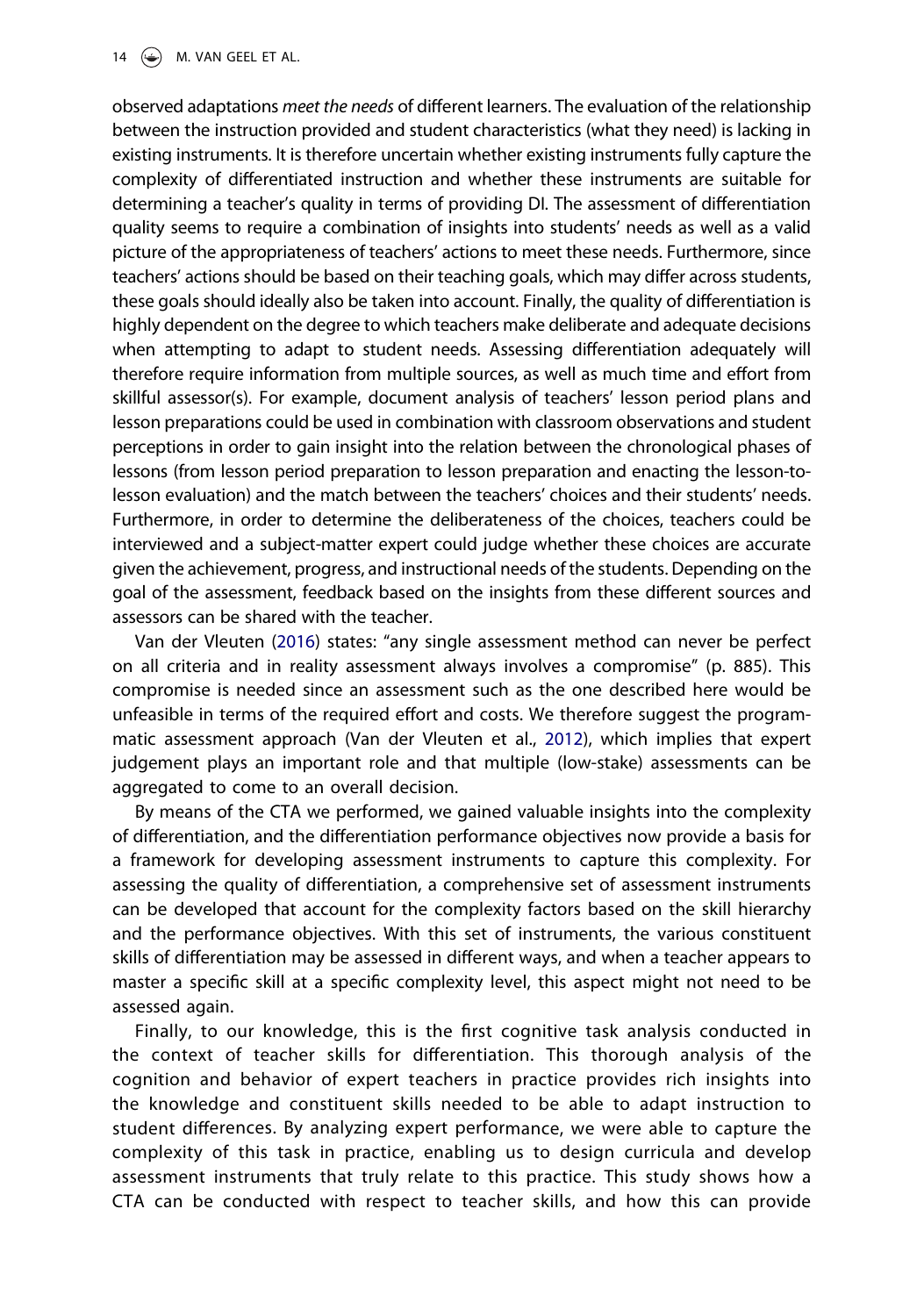valuable information and insights for teacher professional development. We encourage educational researchers to conduct similar CTAs for other complex skills such as "ensuring a safe pedagogical climate" or "classroom management". The procedure illustrated in this study can serve as an example for other studies on various complex teacher skills and in various contexts.

## **Note**

<span id="page-14-0"></span>1. Teachers generally prepare a lesson period of 6 to 12 weeks. In this preparation, overarching goals are identified and students' achievements and instructional needs are analyzed. Teachers describe their overall instructional approach in an instructional plan for this lesson period.

## Disclosure statement

No potential conflict of interest was reported by the authors.

## Funding

This work was supported by the Nederlandse Organisatie voor Wetenschappelijk Onderzoek [405- 15-733].

## Notes on contributors

Marieke van Geel has evaluated the effects of a data-based decision-making intervention for primary school teams, and is currently involved in a project aimed at disentangling the complex teaching skill "differentiation". She is specifically interested in data use, assessment, teacher professionalization, and school improvement.

Trynke Keuning has evaluated the effects of a data-based decision-making intervention for primary school teams, and is currently involved in a project aimed at disentangling the complex teaching skill "differentiation". Her research interest is in professional collaboration, teaching quality, and educational effectiveness.

Jimmy Frèrejean is an expert in training design based on the four-component instructional design model. His previous research focused on instruction for information problem solving.

Diana Dolmans works as a professor at Maastricht University. Her research is focused on innovative curricula, active learning, and deep learning.

Jeroen van Merriënboer works as a professor at Maastricht University. He is specialized in designing education and using media. His research is focused on four-component instructional design and cognitive load theory.

Adrie J. Visscher is a full professor at the University of Twente and holds an endowed chair at the University of Groningen. He is interested in how teachers can be supported in optimizing the quality of their lessons and their impact on student learning by means of (various types of) feedback and teacher professionalization trajectories.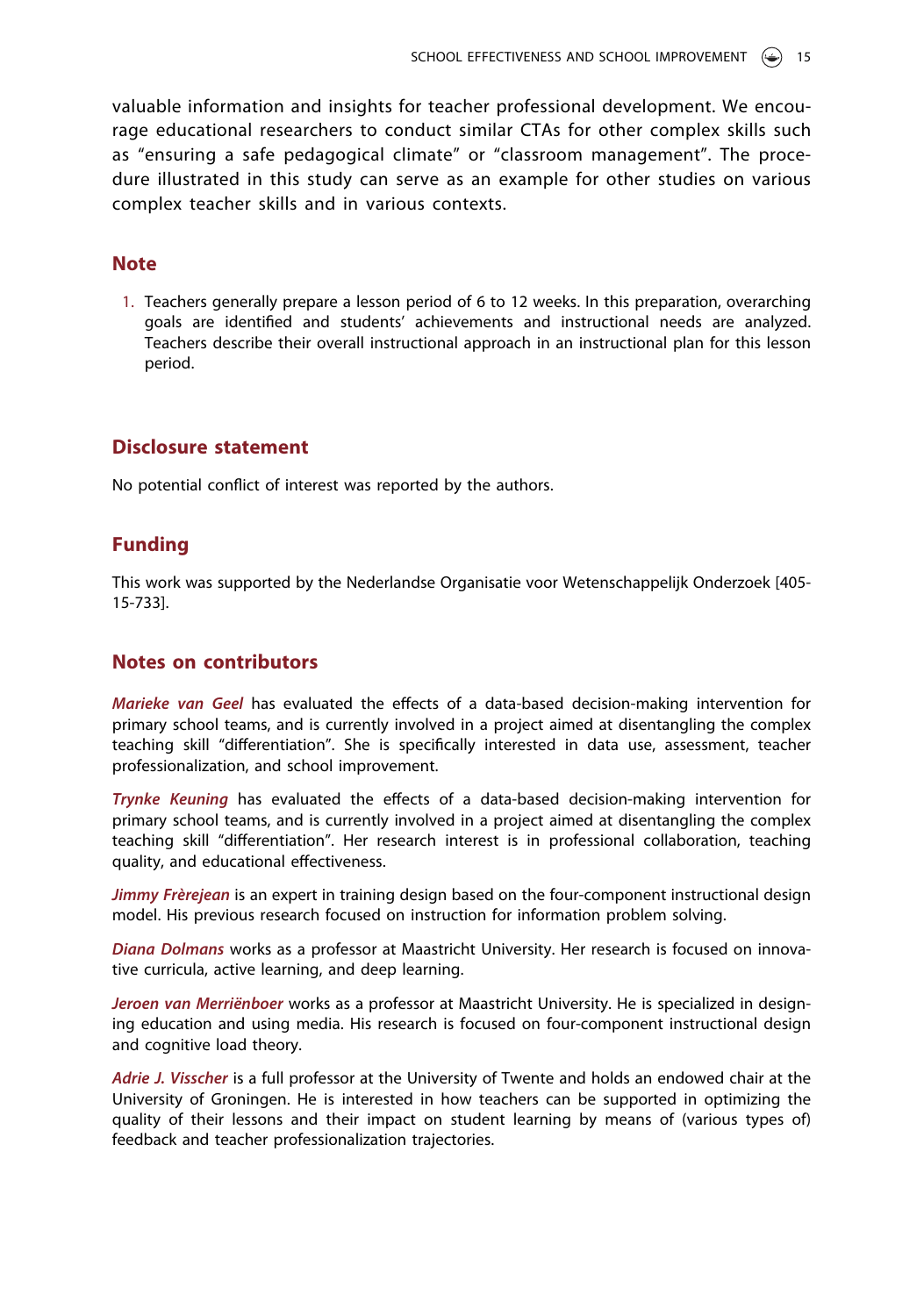## ORCID

Marieke van Geel n http://orcid.org/0000-0003-2033-6612 Trynke Keuning http://orcid.org/0000-0002-1730-3871 Jimmy Frèrejean http://orcid.org/0000-0002-3026-3624 Adrie J. Visscher **b** http://orcid.org/0000-0001-8443-9878

# References

- <span id="page-15-14"></span>Baartman, L. K. J., Bastiaens, T. J., Kirschner, P. A., & Van der Vleuten, C. P. M. ([2006](#page-12-0)). The wheel of competency assessment: Presenting quality criteria for competency assessment programs. Studies in Educational Evaluation, 32(2), 153–170. doi:[10.1016/j.stueduc.2006.04.006](https://doi.org/10.1016/j.stueduc.2006.04.006)
- <span id="page-15-5"></span>Bosker, R. J. ([2005](#page-1-0)). De grenzen van gedifferentieerd onderwijs [The limits of differentiated instruction] (Oration). Retrieved from [https://www.rug.nl/research/portal/](https://www.rug.nl/research/portal/files/14812458/bosker.pdf)files/14812458/bosker.pdf
- <span id="page-15-8"></span>Chamberlin, M., & Powers, R. ([2010](#page-1-1)). The promise of differentiated instruction for enhancing the mathematical understandings of college students. Teaching Mathematics and its Applications, 29(3), 113–139. doi:[10.1093/teamat/hrq006](https://doi.org/10.1093/teamat/hrq006)
- <span id="page-15-10"></span>Clark, R. E. ([2014](#page-3-1)). Cognitive task analysis for expert-based instruction in healthcare. In J. M. Spector, M. D. Merrill, J. Elen, & M. J. Bishop (Eds.), Handbook of research on educational communications and technology (4th ed., pp. 541–551). New York, NY: Springer. doi:[10.1007/](https://doi.org/10.1007/978-1-4614-3185-5_42) [978-1-4614-3185-5\\_42](https://doi.org/10.1007/978-1-4614-3185-5_42)
- <span id="page-15-11"></span>Clark, R. E., Feldon, D. F., Van Merriënboer, J. J. G., Yates, K. A., & Early, S. [\(2008\)](#page-4-1). Cognitive task analysis. In J. M. Spector, M. D. Merrill, J. J. G. van Merriënboer, & M. P. Driscoll (Eds.), Handbook of research on educational communications and technology (3rd ed., pp. 577–593). Mahwah, NJ: Lawrence Erlbaum.
- <span id="page-15-9"></span>Corno, L. ([2008](#page-2-0)). On teaching adaptively. Educational Psychologist, 43(3), 161–173. doi:[10.1080/](https://doi.org/10.1080/00461520802178466) [00461520802178466](https://doi.org/10.1080/00461520802178466)
- <span id="page-15-6"></span>Coubergs, C., Struyven, K., Vanthournout, G., & Engels, N. [\(2017\)](#page-1-2). Measuring teachers' perceptions about differentiated instruction: The DI-Quest instrument and model. Studies in Educational Evaluation, 53, 41–54. doi:[10.1016/j.stueduc.2017.02.004](https://doi.org/10.1016/j.stueduc.2017.02.004)
- <span id="page-15-13"></span>Creswell, J. W., & Miller, D. L. [\(2003\)](#page-8-0). Determining validity in qualitative inquiry. Theory Into Practice, 39(3), 124–130. doi:[10.1207/s15430421tip3903\\_2](https://doi.org/10.1207/s15430421tip3903_2)
- <span id="page-15-1"></span>Deunk, M., Doolaard, S., Smale-Jacobse, A., & Bosker, R. J. ([2015](#page-0-1)). Differentiation within and across classrooms: A systematic review of studies into the cognitive effects of differentiation practices. Groningen: GION onderwijs/onderzoek.
- <span id="page-15-7"></span>Gaitas, S., & Alves Martins, M. [\(2017\)](#page-1-3). Teacher perceived difficulty in implementing differentiated instructional strategies in primary school. International Journal of Inclusive Education, 21(5), 544– 556. doi:[10.1080/13603116.2016.1223180](https://doi.org/10.1080/13603116.2016.1223180)
- <span id="page-15-0"></span>George, P. S. ([2005](#page-0-2)). A rationale for differentiating instruction in the regular classroom. Theory Into Practice, 44(3), 185–193. doi:[10.1207/s15430421tip4403\\_2](https://doi.org/10.1207/s15430421tip4403_2)
- <span id="page-15-12"></span>Inspectie van het Onderwijs. ([2010](#page-5-1)). Opbrengstgericht werken in het basisonderwijs [Data-based decision making in elementary education]. Utrecht: Author.
- <span id="page-15-2"></span>Inspectie van het Onderwijs. [\(2014\)](#page-0-3). De staat van het onderwijs: Onderwijsverslag 2012/2013 [The state of education in The Netherlands: The 2012/2013 education report]. Utrecht: Author.
- <span id="page-15-3"></span>Inspectie van het Onderwijs. [\(2015a\)](#page-0-4). Beginnende leraren kijken terug – Onderzoek onder afgestudeerden. Deel 1: De pabo [Starting teachers looking back – A study among graduates: Part 1: Teacher training]. Utrecht: Author.
- <span id="page-15-4"></span>Inspectie van het Onderwijs. [\(2015b\)](#page-0-3). De staat van het onderwijs: Onderwijsverslag 2013/2014 [The state of education in The Netherlands: The 2013/2014 education report]. Utrecht: Author. Retrieved from [https://www.rijksoverheid.nl/binaries/rijksoverheid/documenten/rapporten/](https://www.rijksoverheid.nl/binaries/rijksoverheid/documenten/rapporten/2015/04/15/de-staat-van-het-onderwijs-onderwijsverslag-2013-2014/de-staat-van-het-onderwijs-onderwijsverslag-2013-2014.pdf) [2015/04/15/de-staat-van-het-onderwijs-onderwijsverslag-2013-2014/de-staat-van-het-onder](https://www.rijksoverheid.nl/binaries/rijksoverheid/documenten/rapporten/2015/04/15/de-staat-van-het-onderwijs-onderwijsverslag-2013-2014/de-staat-van-het-onderwijs-onderwijsverslag-2013-2014.pdf) [wijs-onderwijsverslag-2013-2014.pdf](https://www.rijksoverheid.nl/binaries/rijksoverheid/documenten/rapporten/2015/04/15/de-staat-van-het-onderwijs-onderwijsverslag-2013-2014/de-staat-van-het-onderwijs-onderwijsverslag-2013-2014.pdf)